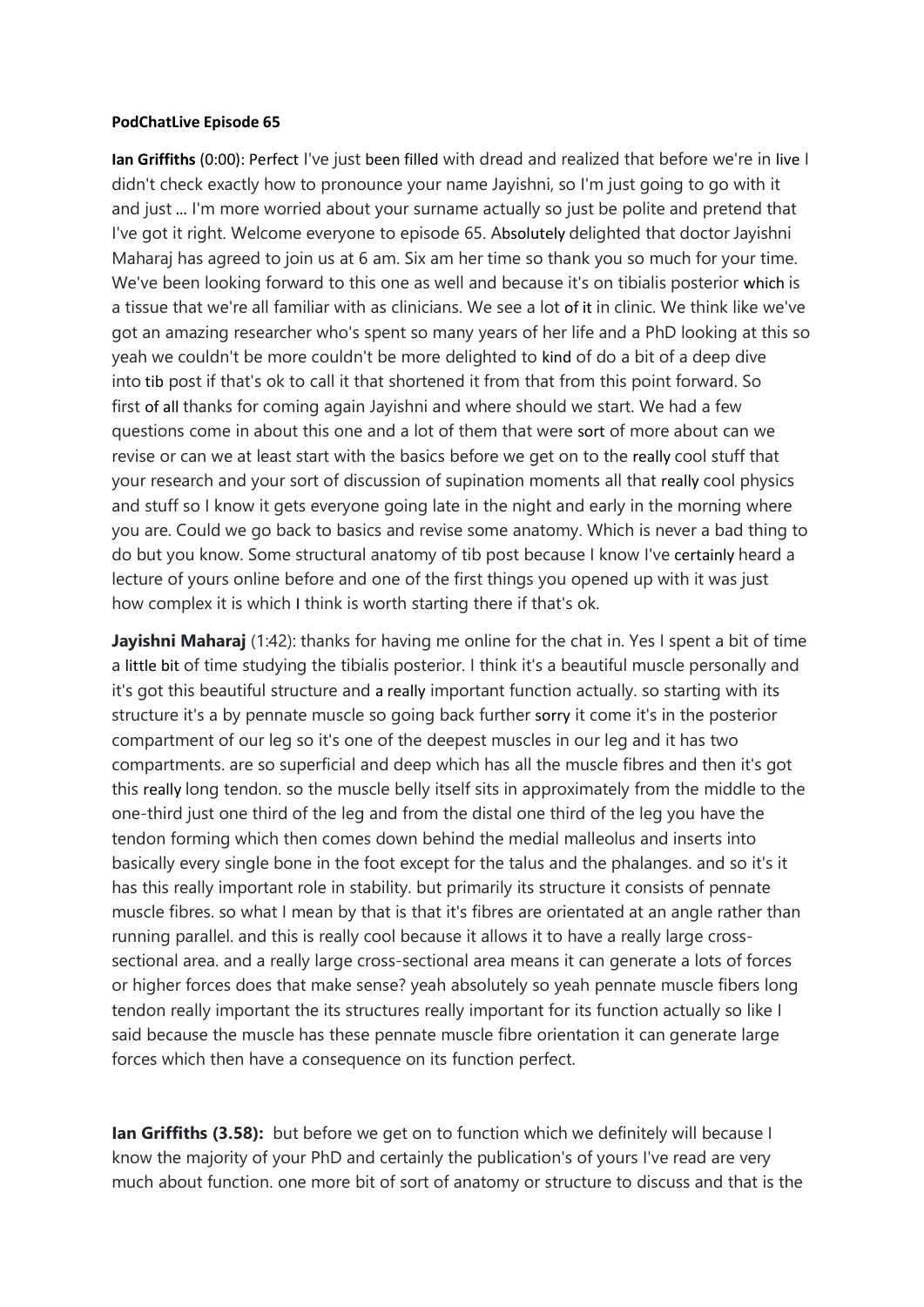often red comment about it about its tendon having a set a region or an area of avascularity or an area which is more prone to pathology or where symptoms seem to manifest. any comment on that? you know anything up-to-date all about that.

Jayishni Maharaj (4:32): look I've read those studies too where they say around the medial malleolus there's a region of avascularity. those studies are very difficult to do they're very cellular level and yeah and so I can't really comment on it I think with the development of technology and things we'll be able to explore that area a little bit more and really figure out what area is our RA- vascular and whatnot. but I'm I'm sorry I can't really comment on that.

Ian Griffiths (5:09): no not at all we always like it when someone says no you know that's that's cool to. and so coming on to its function and what's the best place to start? maybe we should just ask you to sort of explain a bit I mean explain a bit about what you did in your PhD, what you've you know how you did it, what you found and then we'll kind of you know inevitably call pull things out from there.

Jayishni Maharaj (5:33): yeah absolutely so I quess before I started my PhD um we kind of already knew a fair bit about tib post. like we knew that was a plantor flexor inverter and that's just it's a location relative to the joint axis. and Jim Wooburn and George Murley's group down at Latrobe had done some really beautiful studies using electromyography. so putting wires into the tibialis posterior muscle to understand its activation. so that's what EMG lets us tells us about it tells us about when a muscle is active. and these groups had done some beautiful studies across lots of sorry studying lots of different factors and how it influences activation of the tibialis posterior. and from those studies we knew that look the tib post is active during contact so after we heel strike and then again during mid stance and from those tib post has a really important role during after heel strike and in midstance. what I was really interested in during my PhD was how the actual muscle and the tendon functioned. so yes we knew when the muscle was active and non-active not active but what I wanted to know was what is the actual muscle and tendon doing. okay so a lot of previous work at the medial gastrocnemius and triceps groups had shown that look the muscle fibers in tendon do very different things. and the reason why they do different things is likely to be tibialis posterior the medial gastrocnemius and Achilles tendon have a similar structure. and what but what I mean by that is the medial gastrocnemius has these small short pennate muscle fibers similar to tib post that can generate it lots and lots of forces. and the achilles tendon is this long springy tendon right that can change a lot of length. and so there was a lot of similarities in that regard to the tibialis posterior muscle short pennant muscle fibers and a long tendon. so if i go back to the medial gastrocnemius we know that the medial gastrocnemius the tendon does a lot of the length change yeah and that's because it's a really elastic tissue. so what I wanted to know was does this also happen it to in the tib post? we know the tib post undergoes or experiences a lot of dysfunction or it's predisposed to tendinopathy straining juice painful tendinopathy but I kind of wanted to know okay is this because of its function and how it functions during walking does the tendon experience more strain in the muscle and why does it do this. so those were kind of some of the things that add a very basic science level I was interested in and then I wanted to see how things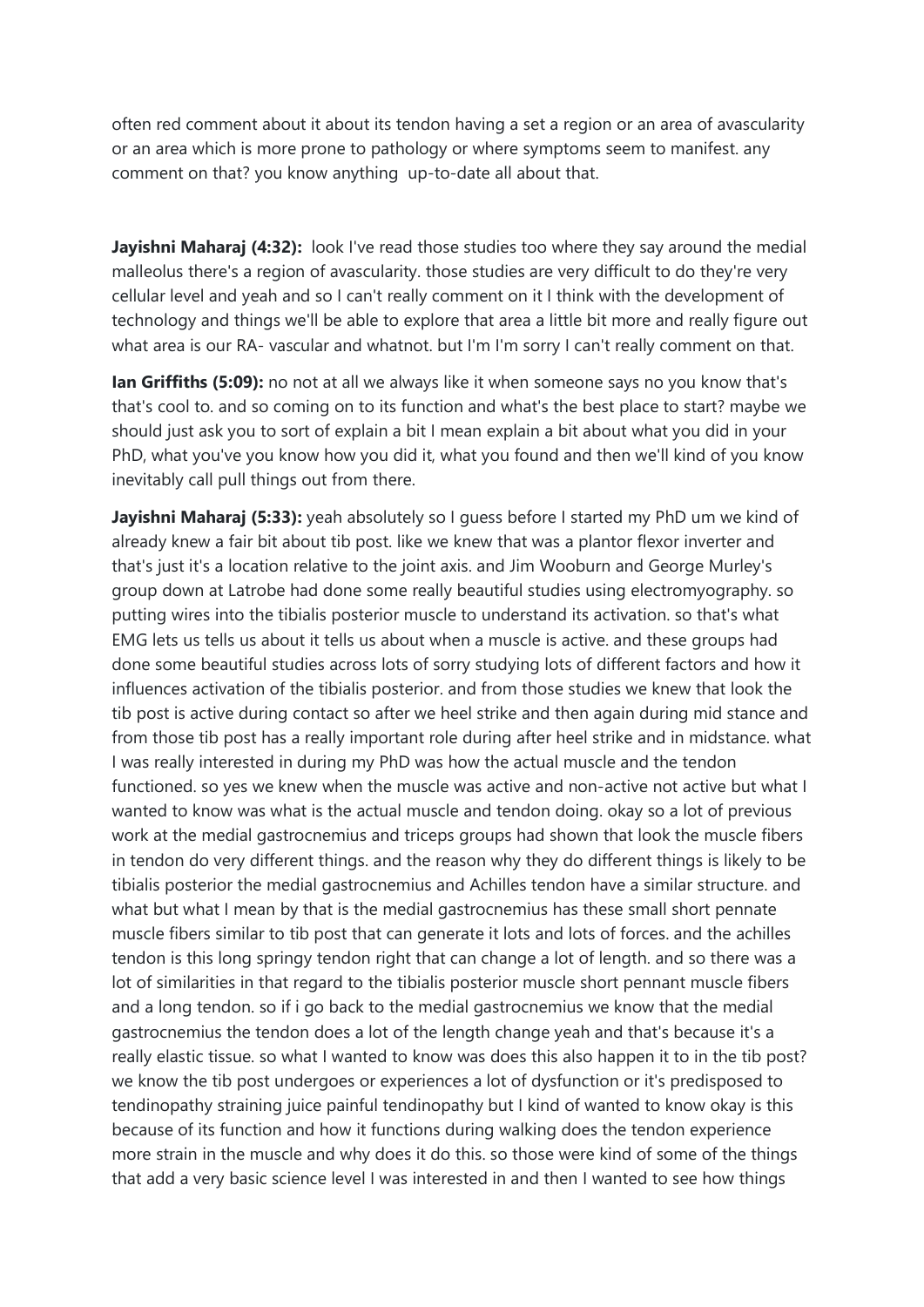like foot posture and foot orthoses clinical things how that affected the mechanical function of the tibialis posterior muscle intended. so actually do you want to know what I found yeah.

Ian Griffiths (9:06): absolutely.

Jayishni Maharaj (9:09): that was the rationale to I did what I did and what we found was so to study what we studied we used ultrasound. so we have these really cool long ultrasound probes which we attach to the leg and I've got some images here actually can we put these we put this image.

Craig Payne (9:36): you just use the share just use the share screen button at the green button

Ian Griffiths (9:42): audience love an image as well this is perfect unless unless they're listening to the podcast after the fact that sorry the podcast.

Javishni Maharaj (9:46): so this is one of my images so here you can see this blue this is a person walking we've got the markers the pink markers on it to quantify your motion of the different segments for by shank and the multi segment foot model to quantify motion of all the different segments in our foot but here you see this linear transducer. and we attach this linear transducer to the leg using elastic bandage and to capture that to capture the fascicles of the tibialis posterior we attach it to the front of the leg. so just so it's like attached on the anterior aspect of the leg and so what you can see here is an ultrasound image that we catch up and so we've got your skin up here and a little bit of fat your superficial compartment of tibialis anterior your deep compartment of tibialis anterior down here you can see we've got tib post and tib post like I just mentioned before and has a superficial compartment and then a deep compartment. so I am look I investigated the length changes of the fascicles during walking in the superficial compartment and you can see here that it starts down here so that's where we see mark the starting point that's the ending point and it because it's at an angle we can also measure its inclination angle. and then I think I've got it image here sorry these are just slides that I had but here's a video of how we actually track the length changes of the fascicles. so that's what the tibialis posterior muscle fascicles do during walking and so this is one stride starting a heel strike and ending at heel strike. if I stop this so basically what we showed was so I measured that in a whole bunch of people and what we showed was actually during walking the muscle fibers are pretty isometric. they do shorten a little bit during propulsion but generally they function in an isometric manner and that's kind of cool because this allows the muscle to generate these really high forces. so that was cool we go okay the actual muscle belly it functions in a generally isometric behavior but we know that the whole muscle tendon unit for the muscle plus the tendon it's not functioning in an isometric manner during walking at all we know that at heel strike it lengthens and then it shortens during push off and we modeled this I modeled it using some of my foot models that I've created during my PhD and we can talk about that a bit later. but so the question was if the muscle fascicles are behaving relatively isometrically then it must be the tendon that's doing all the length changes right that's the only other tissue and so that's what we kind of showed during a PhD was the fibers that function isometrically and it's a tendon that's responsible for all the length changes. it's kind of neat that it's the tendon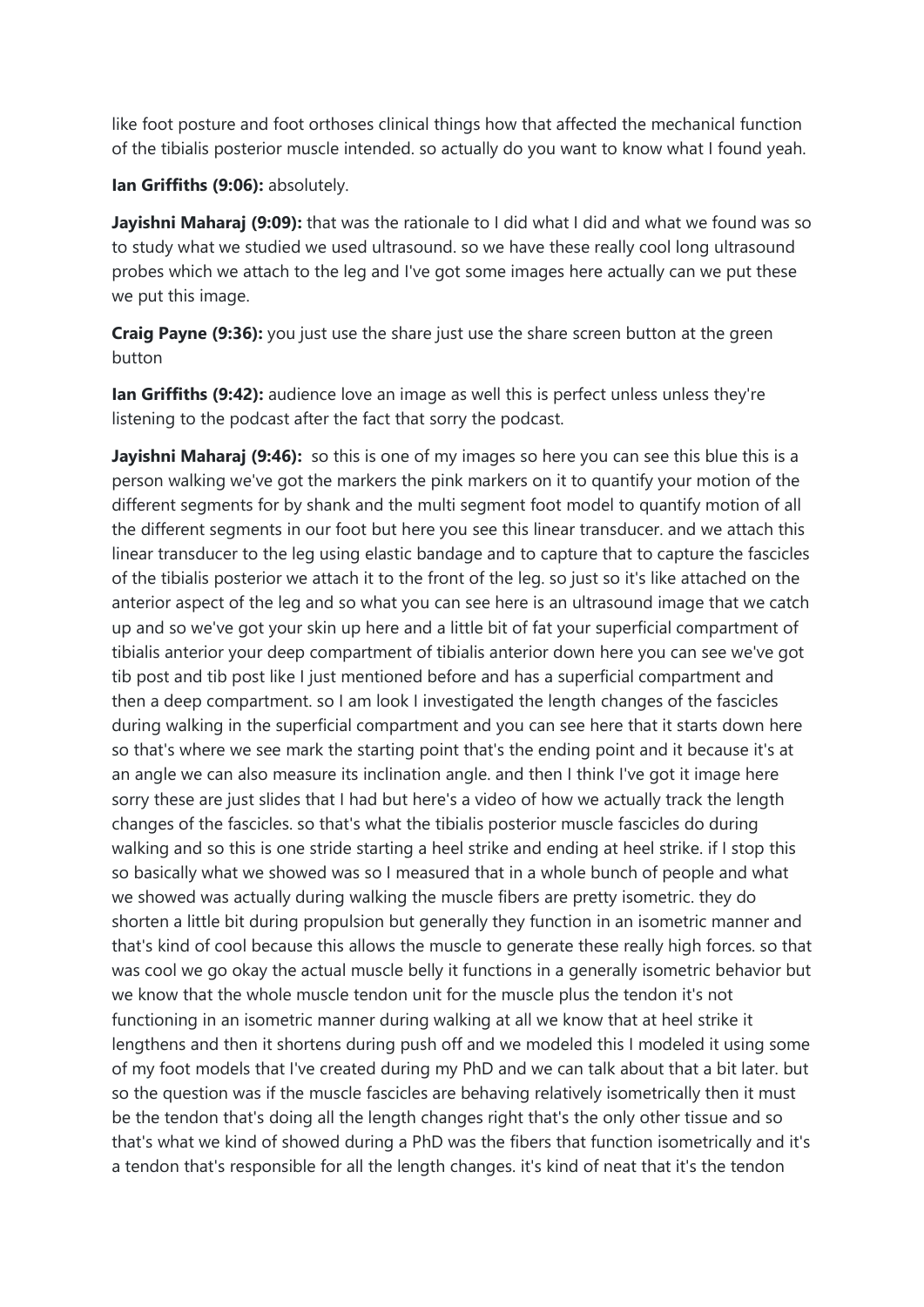because one of the cool things about long stretchy tendons is that they can stretch and absorb energy and then they can recycle that energy during late stance. so that's where we get into some of the energetic work which I can delve into if you would really like but in a nutshell that's what I kind of was really interested in and what I guess my PhD added to the literature was instead of just looking at the EMG s and the activations of the tibialis posterior I measured what was actually happening in the muscle fibers and at the whole muscle tendon unit length and therefore was able to understand okay the tendon lengthens during heel strike during pronation and then shortens during late stance and the lengthening during that initial contract phase is probably what predisposes it to injury because as a tendon lengthens during that early heel contact it has to absorb energy and so that's what I think is predisposed to injury but yeah.

Ian Griffiths (14:51): absolutely it's great and I definitely want to take gonna call your bluff and take you up on the offer coming back to the energetics later if that's okay and before we do let's just ask the questions probably on most people's minds and you sort of alluded to it very briefly which is where as where does foot posture come into this because we you know it's the most historic belief isn't it that that's a more pronated posture for want of a better description will be will predispose you more to this problem and that would kind of tie in sort of with what you said there with regard to the greater lengthening eccentric demands as we pronate and I know in some of your work having glanced across the PhD that you looked at the sort of correlation between foot posture. so what we are finding is there is the classic more pronated foot that the guarantee that this is going to be more of a problem.

**Jayishni Maharaj (15:44):** yeah that's why I also investigate it because there is this belief that yeah having a pronated foot posture predisposes you to tib post tendon dysfunction or tendinopathy but using the measures that I used so I use the arch high index the foot posture index and the foot mobility magnitude I actually couldn't create any sort of model to understand the variance in the moments subtalar joint moments and energetics found. when I added width to the equation yes I could I could create a model to understand or predict some of the variants in the subtalar joint moments in energetics so based on the measures that I collected and the population that I looked at which was quite extensive to be honest like I looked at our fifty something people so I did get a fair bit of variability as well in the data across the population should I say so foot structure per se I couldn't say has a direct link to subtalar joint moments and energetics but in saying that there's a lot of new cool techniques that are coming out which might be able to help us better understand this relationship we we pick out a couple of random not random but we pick out selective points when we look at our chart index and we look at certain things like six variables when we quantify foot posture index. I don't know if that's a true representation of the whole entire for the foot is quite a complex structure something like 3d foot scans or something like that might be able to give us a better indication of foot structure and then be able to help us understand how that predicts tib post tendon strain. similarly it could be more deeper it could be at the bone level the structure of the actual bone so what I'm trying to say is no there was no relationship between the measures I looked at but that doesn't mean to say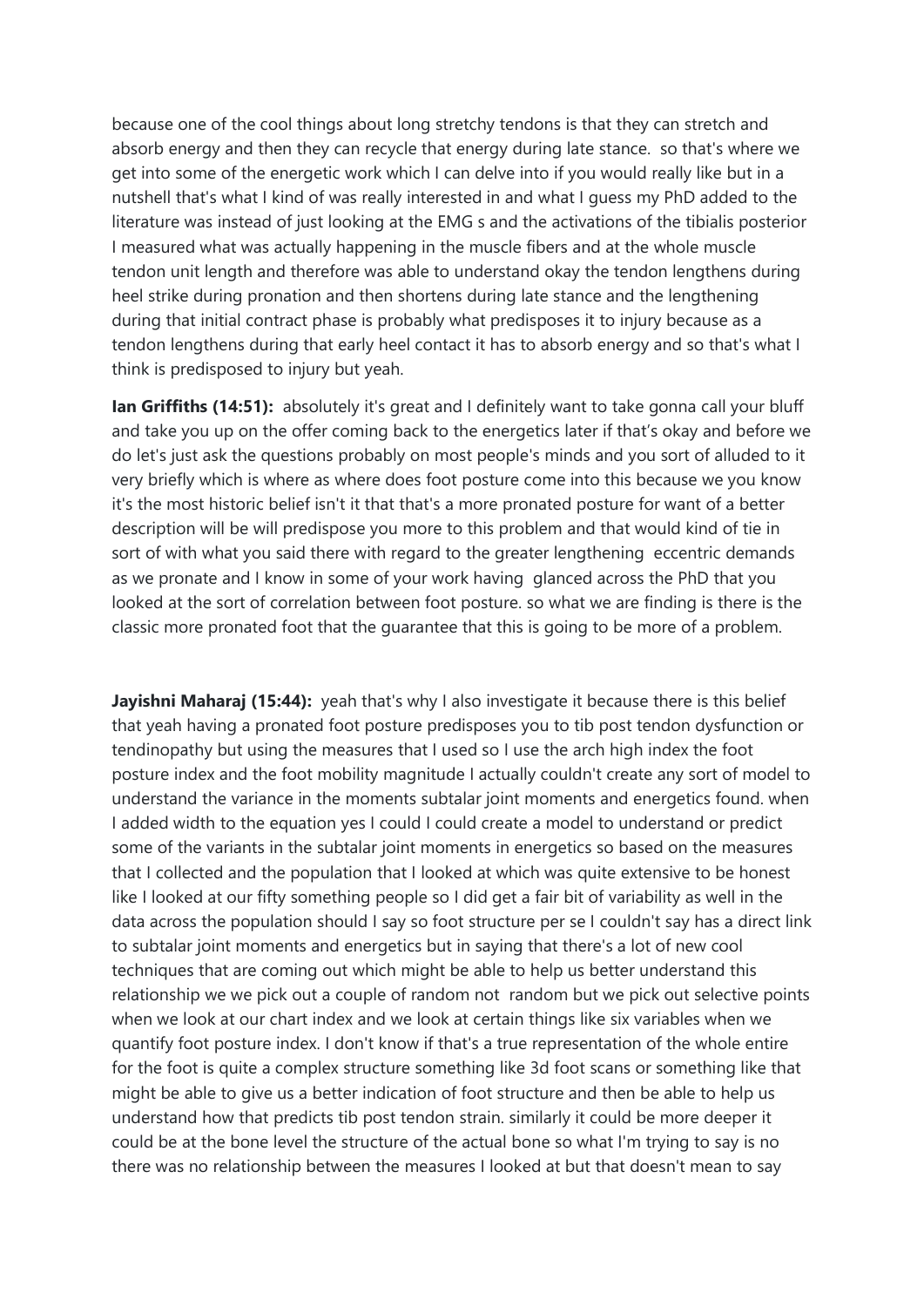that a more broader structure or a more deeper structure like the actual bone structure and may have a relationship does that make sense?

Craig Payne (18:35): yeah before sorry Ian before you go any further I've just posted a couple of links to your paper papers covering some of that. but Simon Spooner's just asked a couple of questions but I'll just pick on one of them the other one can wait Simon I'm just a quick comment how were you measuring the subtalar joint moment and he said here I think it's a typo mid line if what I think mid line of foot does that make sense.

Jayishni Maharaj (19:01): yeah okay so that's a really great question so typically rearfoot moments measured between the tibia and the calcaneus in a somewhat six degree of freedom and a six degree of freedom manner. what I did was that I created a foot model during my PhD in open sim and in open sim we can model joints as a six degree of freedom or we can give them more biological joined axes as we could say it almost like so my subtalar joint axis was tri planar. so similar to what the literature has illustrated and what kevin says a lot of that is so it was an oblique axis that allowed for pronation and supination to occur. so they were tri planar moments there weren't just inversion eversion moments there were tri planar so they included the dorsiflexion and plantarflexion eversion inversion and abduction adduction into it together. does that make sense so that's how we calculated moments of course using ground reaction forces and kinematics.

Craig Payne (20:27): no sure well I've just I've just linked to four of your papers in the chat so I think if they want to know the nitty-gritty details of how you measured it that we arrived in that they'll be described in the methods of those papers.

Javishni Maharaj (20:39): absolutely and soon we'll also make a model open access once we validated it so you can play around with it.

Ian Griffiths (20:50): and I don't have a good good enough inverse dynamics knowledge to ask any more questions on that so I'm just going to quickly sidestep into you you mentioned mid-foot mobility magnitude and I just wanted to double-check well I want to ask you what you found with regard we we talked about what you found with regards to foot posture and tib post correlations I want to ask you what you found with regards to such mobility and tib post but before I do just check the list I'm visualizing them the same mid-foot mobility magnitude is it the one that Bill **Bensino** you know used for is classic kind of treatment direction test for patellofemoral pain is it that same one great the might there might be a few people watching that aren't super familiar with that so do you mind just quickly describing how you would sort of clinically sort of assess someone's mobility because it's something that's fairly easy to do in clinic and then what what the link between that was or wasn't with tib post pathology

Jayishni Maharaj (21:44): absolutely yes foot mobility is looking at the change in arch height and the width of the mid-foot from non-weight-bearing to weight-bearing so there's lots of intricacies on how to measure it but fundamentally it's a change from non-weightbearing to weight bearing says as you put weight on the foot. and so what we're kind of looking at is what is it change what is the mobility of the foot and so yeah like other groups have shown that this is quite an important measure when trying to well I guess what people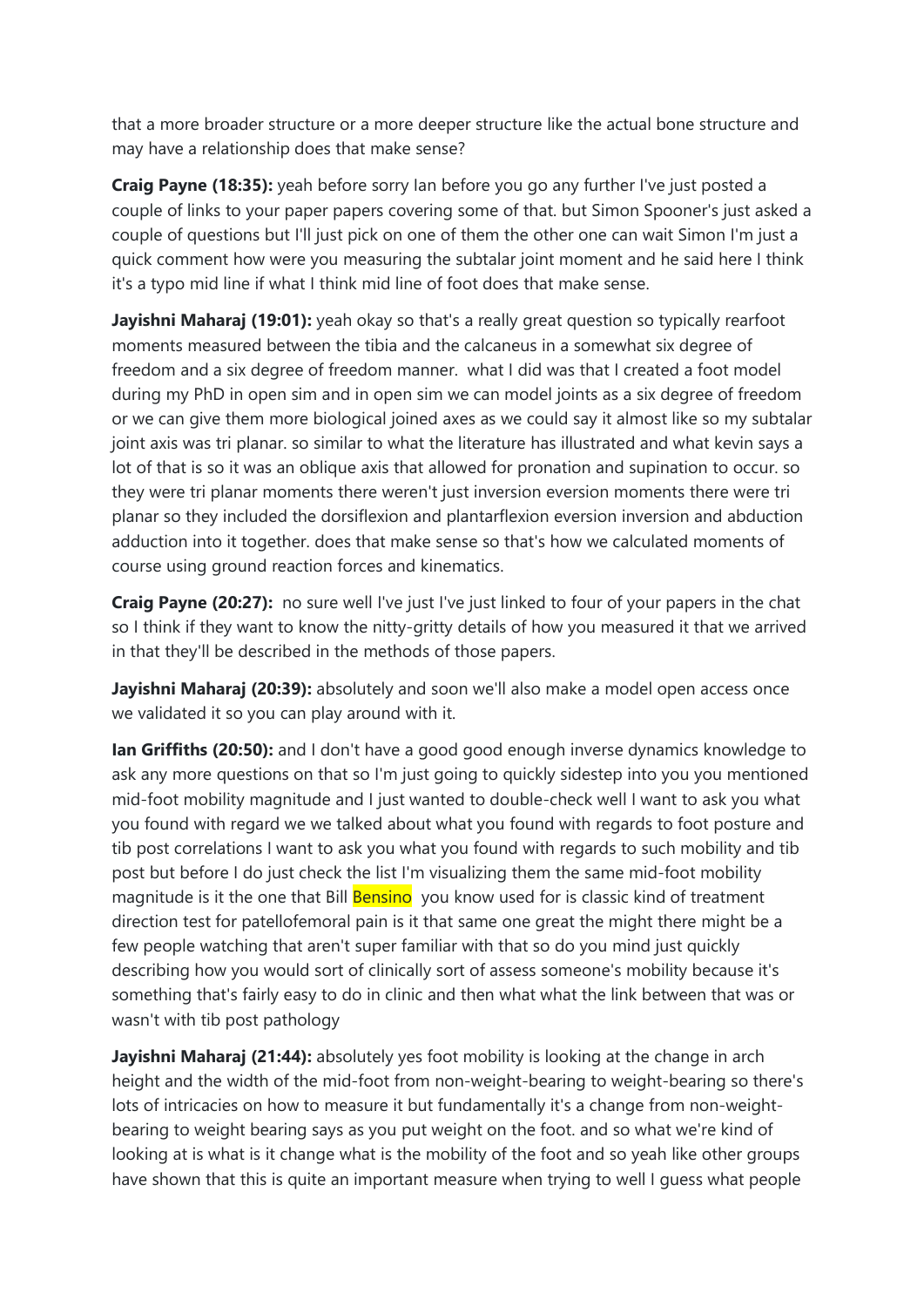have shown is that it's more of an intermediate measure between static posture and more dynamic mobility and so that's why I also integrated it into my model so that study that you're a alluding to Ian and I was just more interested in holistically what is the influence of posture and mobility on function. so I was trying to come up with multiple variables that a clinician could apply in private practice to be able to predict tendon stress and strain. but unfortunately I wasn't able to create any sort of thing like this because these measures aren't they just weren't able to predict it so I may I put foot posture into the mix I put foot mobility into the mix I had a few other measures into the model and tried to get okay if I put all these different measures into it which ones help me predict it and both foot posture and mobility weren't able to predict it that much foot mobility had some sort of relationship with the energetics. but it was very moderate to mild so mild to moderate so I wouldn't be going saying use this definitely.

**Ian Griffiths (23:56):** step width let's quickly touch on that as well because I think has super interesting because we know in there in in the running literature we've got some step width sort of recommendations for sort of reducing ITB strain and tibial stress you know someone runs with an narrow step width we often encourage them in the presence of ITB or M TSS to increase their step width are we is my interpretation of your paper the craig is showing here and that with someone with tibialis posterior sort of issues we we could or we should be encouraging them to increase step widths as well and this is this walking running or both

Jayishni Maharaj (24:39): and yeah so one thing that came out of that foot posture and mobility paper was that we could create start creating models to predict and then stress and strain or subtalar joint energetics using step width and so I was like hey this is kind of neat this is not something that I had thought about so I did a subsequent study and got several participants to walk a different step width and we measured subtalar joint moments and energetics and yeah what we found was that as we increase that step width the moments and energy absorption and power generation reduced significantly so I measured subtalar joint mechanics, if you go back to some of my publications is this direct link between what happens at the subtalar joint and the tibialis posterior tendon function. so yeah I I think step width is a really cool exciting thing that we should be paying a little bit more attention to because it's quite a easy I say easy modifiable factor that doesn't it's hard to train but I think it's got potential a lot of potential there definitely and the results if you have a look at the paper are really clean and beautiful and show that yes there's this direct relationship there how it happens or what it its effects are on the clinical population is a different study so all my research to date has been normal healthy people. but I guess we have to start somewhere.

Ian Griffiths (26:27): yeah and makes it makes complete sense if it's reducing stress energetics joint moments that you know pathological group that's they're the kind of things that rightly or wrongly we would clinically be trying to do anyway with our intervention so I know it's a big big step to pardon the pun but a big step to make when we haven't got the data to support it but I think it's a lot as Craig always says it's it's theoretically coherent biologically plausible at this stage isn't it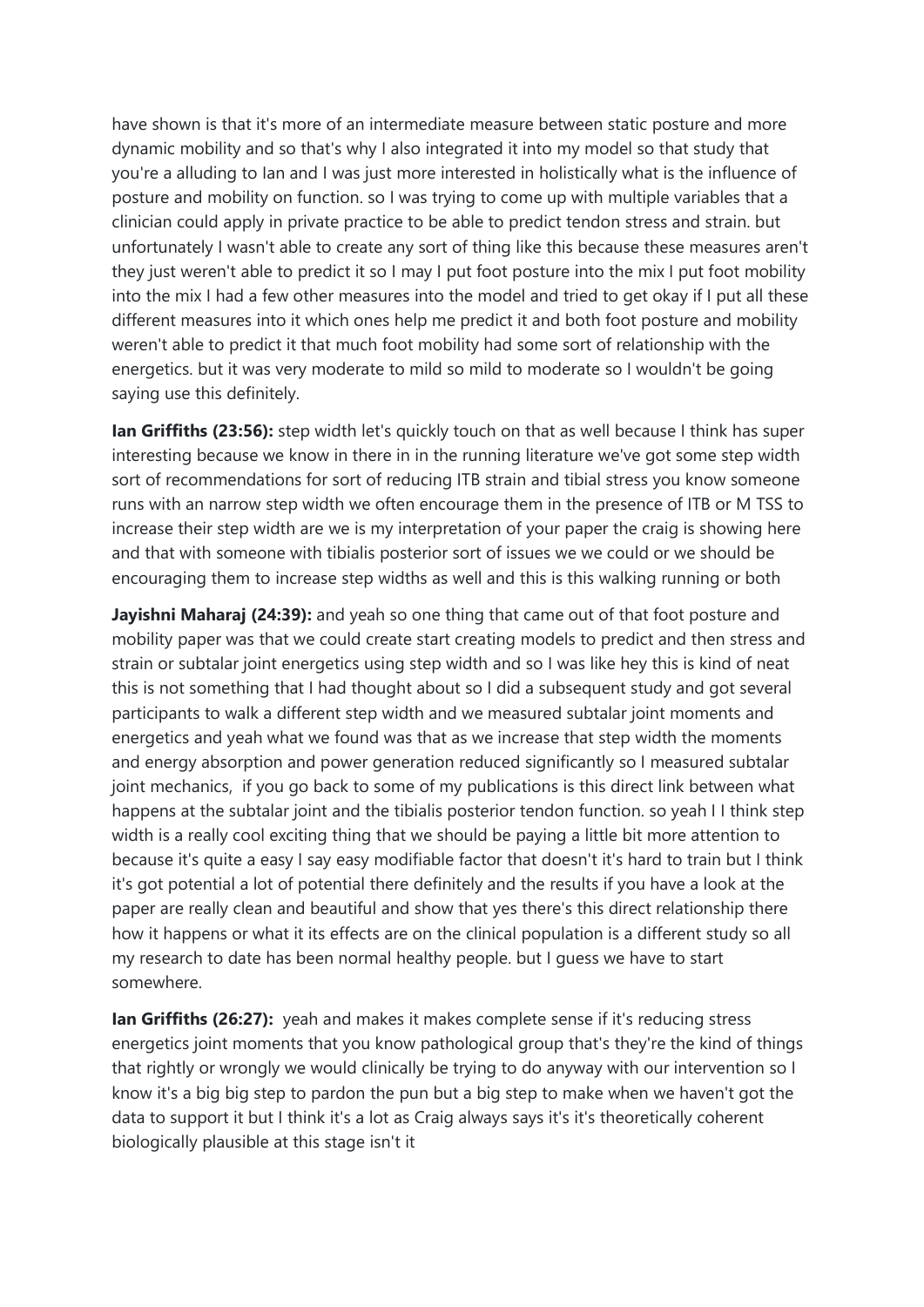Jayishni Maharaj (26:59): and that's kind of like what what oh sorry oh sorry to interrupt you but ultimately that's what the point of foot orthoses are foot orthoses try to change moments and energetics and so if we can if we've got this step width which also changes subtalar joint moments and energetics it could be a simple simple thing to look at even just to look at okay when you're watching your participants participation look maybe just observing the step width and writing notes on that we've been interesting in itself yeah an easy point to start.

Ian Griffiths (27:43) yeah absolutely and well we've mentioned foot orthoses now so you know that cats out the bag we're gonna come onto them unless craig there's any other questions that are really.

Craig Payne (27:55): no let's keep on with the theme there's a couple of comments here but I would save them to the end they've sort of been covered but yeah I think

**Ian Griffiths (28:02):** okay well just shout out if you need I haven't got the comments in front of me so shout out and interrupt me if you need to but yeah lets talk orthoses not because you know they're the only thing we do they're not the only arrow in our quiver obviously but inevitably it is the the topic there like that we like to talk about when it comes to these things these these lower extremity pathologies and also just speaking purely from personal experience and I'm quite sort of reserved in my prescription of orthoses you know I don't ditch them out to regulate a lot of my physiotherapy colleagues actually tell me I don't dish them out enough actually but the one rightly or wrongly the one thing I see that I'm perhaps falsely confident that I'll get a good result with is using tibialis posterior problems look I'm not saying I always get a good result just to clarify but I'm saying when people come in with you know four-foot space-occupying lesions I'm like oh my goodness not this you know is this gonna work but tib post I'm always a I've always got that slightly elevated confidence and I think it's because it just makes so much mechanical sense so I'm hoping you don't kind of shoo me down on that one but can we speak to some of your research Colonna you you included also she's in one of one of your papers I read this morning and I forgive me it's a comment which one it was but you certainly talked about I hear is you talked about also she's good could you speak to what the research is currently telling us about orthoses effect on of course the subtalar joint energetics the the the energy absorption perhaps of the tibialis posterior tendon etc

Jayishni Maharaj (29:35): yeah absolutely sorry I am I'm on a similar boat to you in like when I prescribed my orthotics to post tib tendon dysfunction patients I'm quite I'm more confident that it's going to be producing a positive outcome and I guess when I did this study it was a kind of thing that I was like yes I'm definitely going to find positive results here and it's gonna it's gonna be great. but I learned some other things from this study so so start to start from the beginning and for this study I collected data about 18 to 20 participants healthy participants they all had a pes planus foot posture so based on the foot posture index and I prescribed them custom-made foot orthosis so I made a plaster cast of every single participant we sent the orthoses away so the actual shape of the orthotic was customized to the participant even the in my protocol the the thickness of the shell device so we used a poly prop device but the thickness was dependent on the weight of the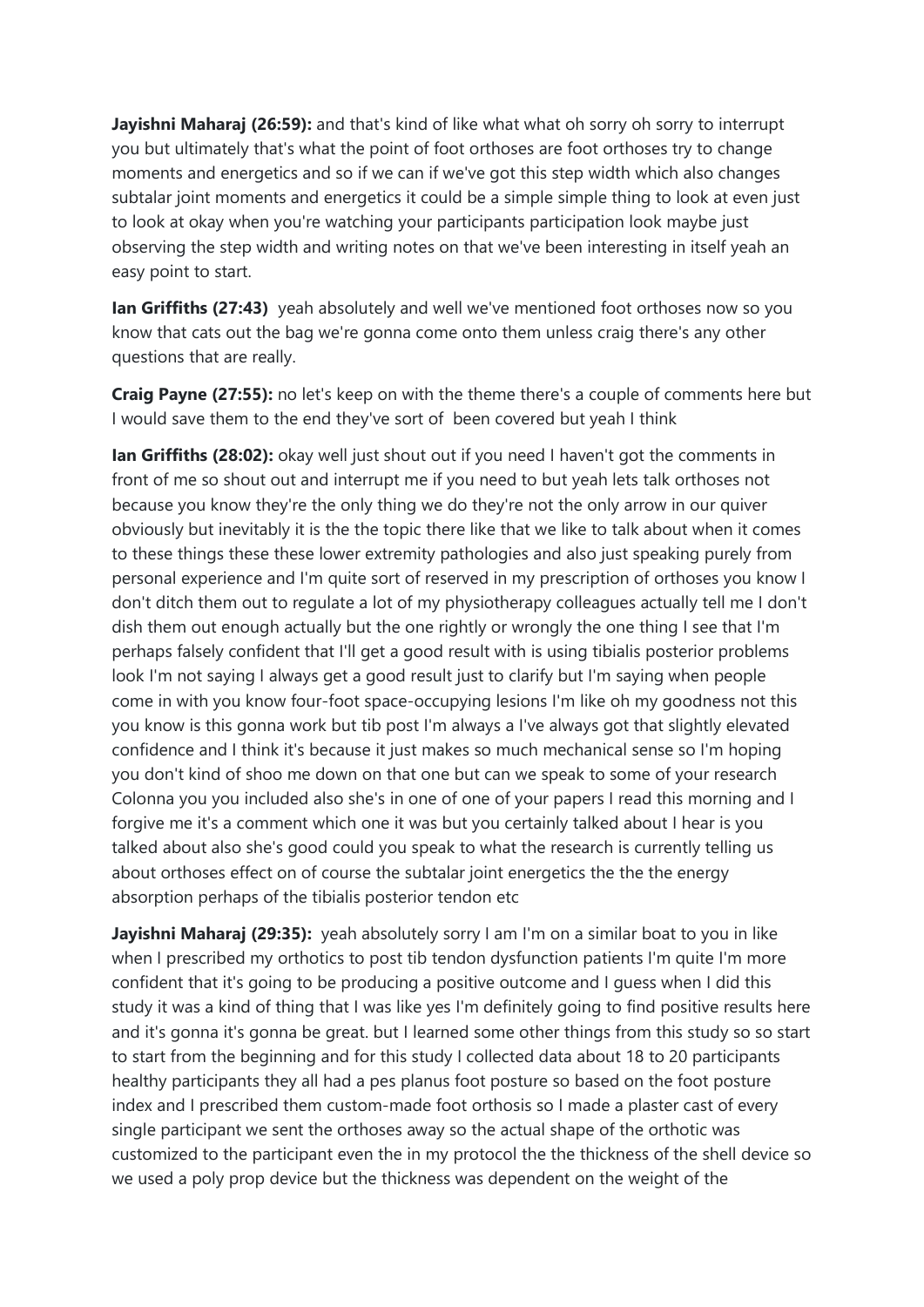participant but because all our participants had a very similar weight they all got the same thickness and I think I gave them a 5 degree rearfoot varus post so a 3/4 pretty stiff device is what I prescribed these patients participants. I then took a pair of athletic footwear sol-gel lighty Lighting's from Asics and I looked at three different conditions so barefoot walking no running in this study just walking so barefoot walking walking with just the Asics and then walking with the footwear and the orthoses. so I had a barefoot condition a quite a compliant foot footwear shoe and then a stiff shoe and tension combined Footwear yeah so those are my three conditions. what I found was that in the footwear and the foot orthoses conditions so the last two conditions the moments and the energy absorption at the subtalar joint reduced significantly. so there was this huge effect in moments and energetics with the true conditions but what I didn't find was a difference between the footwear condition and the footwear and orthoses condition and so I was trying to understand why this could be the case and so one of the reasons I think there was no difference was that the footwear was quite a compliant structure whereas the orthoses was much stiffer and if you go back to what I said about the function of the tendon the function of the tendon is to absorb energy during that initial heel contact phase. so we know that Footwear these days is created or designed to absorb energy where is my stiff foot orthoses wasn't really doing that so in that study basically we found that whilst both footwear and foot orthoses reduced the moments and energetics I think the effects were more due to the footwear rather than the orthoses and this was really interesting and makes me think that we can do more about designing and prescribing foot orthoses like looking more at cool designs and how we can alter the stiffness of the device because I think that might have a different or an additional effect mmhmm

**Ian Griffiths (34:05)** and kind of makes complete sense when you think about it clinically where by someone often says even you know if they don't have the ability or finances to seek out medical opinion they often just seek out the pair of shoes in their in their closet that is most comfortable and chances are it will probably be some kind of walking boot or trainer which is where we'd always start to advise. so interesting thing evolving here where we could essentially take someone and say make some good Footwear choices increase your step width and we're probably you know sort of on the right track for it for it for a group of people aren't we before we've even asked them to sort of consider orthoses or you know as we're gonna rehab or you know strengthening of the structure etc which we should probably talk about shortly as well as much no that makes complete sense it's sort of come to mind with with clinical experience and things doesn't it and Craig anything that's come in anyone any questions.

Craig Payne (35:01) I think everyone's just so engrossed in listening.

Ian Griffths (35:08) well let's talk a bit about if we can just about strengthening the tendon I know I'm going of script here it's just suddenly come to mind that you know when someone comes in the sort of things we would work through we would reduce as Craig always talks about reduce the load on the tissue which i think is kind of what we're talking about here and then give the tissues some ability and at some point in the future to to tolerate or cope with greater load increases increase its capacity any experience from your work or all the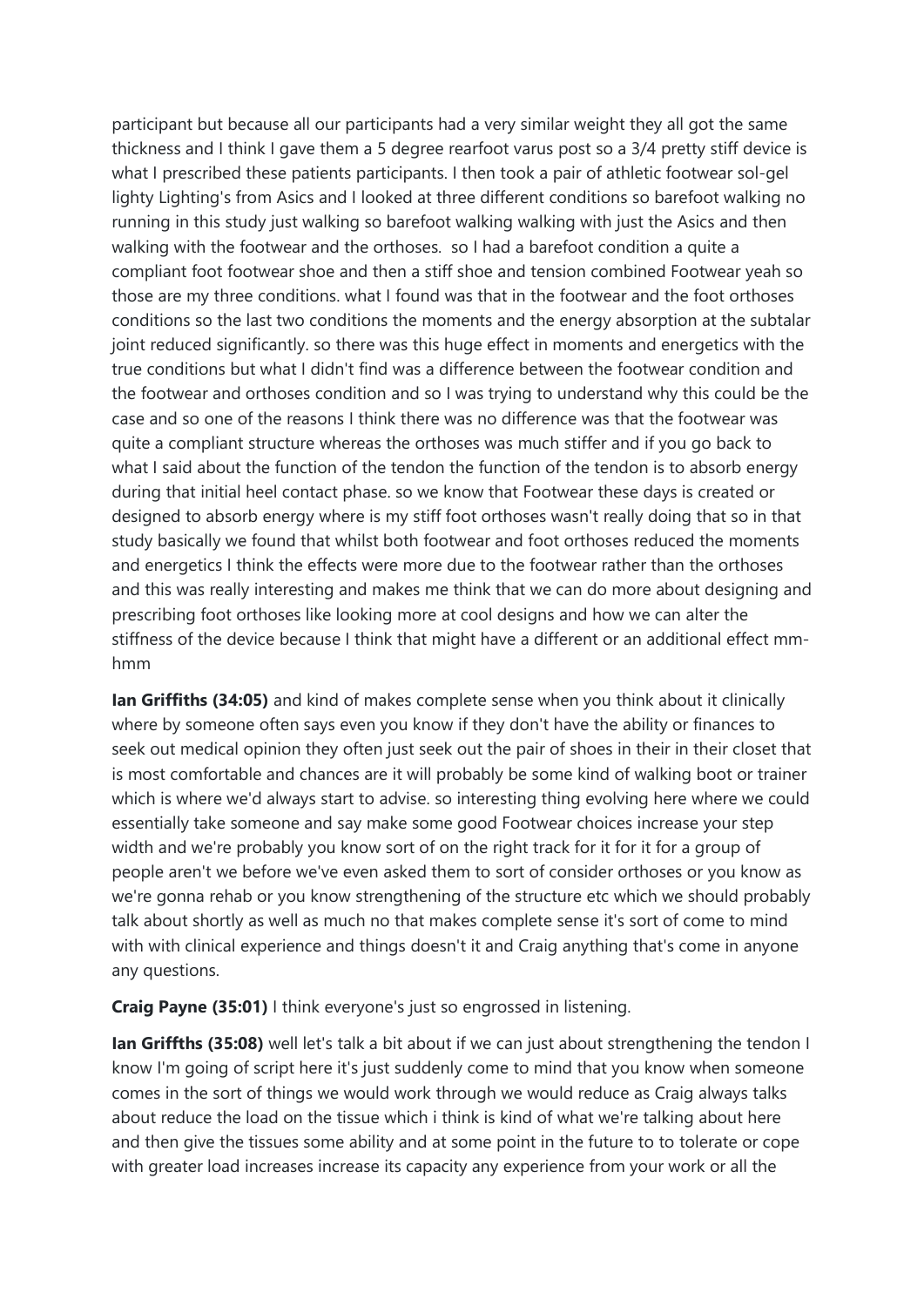people you surround yourself with in this work about the sort of golden ways to do that you know rehab wise what what are you use clinically and what are your thoughts on the evidence base for sort of strengths for this tendon and what works and what doesn't.

Jayishni Maharaj (35:51): absolutely I think strengthening is a really really important for this dysfunction and condition I'm gonna just start back with a bit more basic science so we've got a tendent and for strain induced injuries whether it's the excessive strain that's causing the injury okay so then if we take a step back and go okay what is causing the strain in this tendon so the tendon has structural properties and material properties and the material properties is like its composition and generally across our bodies the material properties are very consistent across different tendons what changes however is the structural properties. so like I said to you before like having a long tendon means it's going to be really stretchy yeah so there's two things that we can change in a tendon to influence or prevent strain we can change the length which we really can't change or we can change its cross-sectional area. okay cross sectional area determines how much stress it induces so how much stress goes through it and therefore it's strength. and so if we want to change the cross sectional area of the tendon we look at strengthening exercises because generally what happens is more strengthening exercises increases, I've lost Craig increases he does sometimes just sorry that's that's the mechanism of how strengthening will help a tendent and I know there's been a few there was a really nice randomized control trial actually that looked at eccentric exercises concentric exercises and strength stretching with foot orthoses and later found that eccentric exercises really helped it and with the eccentric exercises there's a lot more force going through that muscle so a lot more load and this I if you measured the tendon for structure would influence the cross-sectional area of the tendon and therefore help it that way so increasing strength increases the cross-sectional area it reduces the strength and so yes definitely

Ian Griffths (38:34): yeah and just more more sort of I guess practically well what are your go to to just in case you know I know we've got a wide range of people that watch this some people that are very engrossed in rehab on a regular basis other people probably dip their toe in and others maybe haven't looked at it since they graduated so what do you all go to do you have any kind of favorite exercises that you found you get the most bang for your buck all that your patients are most compliant with or like most things do you tailor it depending on the context.

Jayishni Maharaj (29:04): yeah I am tempted to tailor it but some of my favorites probably some exercises with the thera-band as well as heel raises I really like the heel raises and you really for tib post you really need to get that end range of inversion going on so not just the plantar flexion but the plantar flexion with the inversion. I like to prescribe those too but I'm sure there's a lot more people out there that know a little bit more.

Ian Griffiths (39:40): we've all got our favorites every yeah ok

Craig Payne (39:43): I'm just going right just kind of make a comment on the the strengthening issue and I know it's a little bit it's a question without notice but I keep referring back to and I can't remember how old it is or the author's the study three or five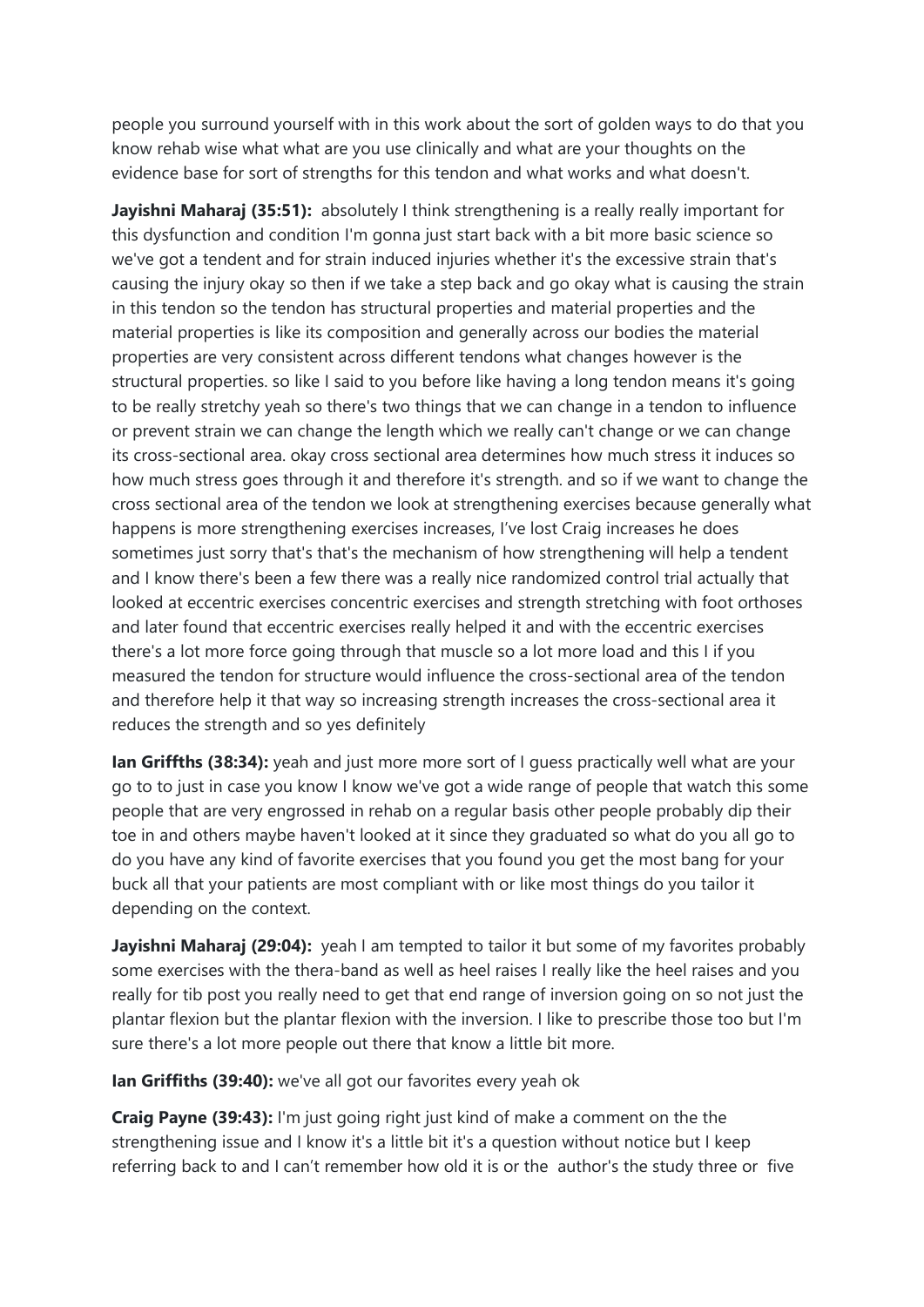or six years ago that looked at muscle strength and runners and how rapidly it declines after the age of 50 so the the patient population was looking at with things like post tib tendon dysfunction you know tend to be in that way I I struggle a lot with the concept of strengthening when muscle strengths declining naturally anyway with aging and yeah can we make it stronger or can we just perhaps slow the declines on I I don't know I'm just staying to question the value of it in some patient groups because of that natural decline

Javishni Maharaj (40:33): this group tends to be either very active or sedimentary like quiet inactive and I think in the inactive group if you're really like I said once you reduce that strain on the tendons you kind of want to increase its cross-sectional area so it's kind of bout looking at the tendon and trying to influence or change it a little bit like sometimes you don't need huge changes either I don't know.

**Craig Payne (41:01):** yeah thanks you know I just struggle with the concept of yeah I also think about that.

Jayishni Maharaj (41:09): because it's not all about just increasing the force generation by the tendon right because a lot of people think hey let's strengthen a muscle and let's get a greater force output from this muscle it's that's not the point of it here we're trying to do it to increase potentially the cross sectional area of the tendon so and the objective or the priority is slightly different that's the take I might take on anything.

Ian Griffiths (41:38): yeah I see a lot in just classic overload classic overuse so they're definitely younger I wouldn't put them in the category you know I wouldn't put them in the category of decline and actually am they quite likely and given you know homework exercises you know can if you sell it as them being a you know more efficient runner afters all yeah I go to sell it right absolutely no other questions Craig?

Craig Payne (42:01): no nothing nothing just a couple of comments a couple of questions but they're not quite relevant to the thread we're on so we'll come back to them.

Ian Griffiths (42:09) cool I'm just looking at the time I was just before we wrapped up I just wanted ask Jayishni about you know because we know when people finish their PhD that I just give up right it's just a constant ongoing slog I know you're definitely gonna be working on something at the moment it's probably cool and exciting so as much as you're allowed to tell us what what does where does the future research kind of direction for you look like it's taking and is there anything you can tell us about that might be coming that we can get excited about and is it all going to be tib post or you know you know step away from tib post a bit

Jayishni Maharaj (42:41): so I'm really interested in measuring stresses and strains in muscles and tendons to understand both how it can improve our efficiency of more powerful or more power generating a movement such as walking and running but I'm also really interested in measuring stresses and strains because of its relationship to injury and in the foot measuring stresses and strains is difficult right now we have these great beautiful foot models out there but they don't really have tissues associated to them. and so that was one of the things that I did in my PhD I created a foot model and that has tissues attached to it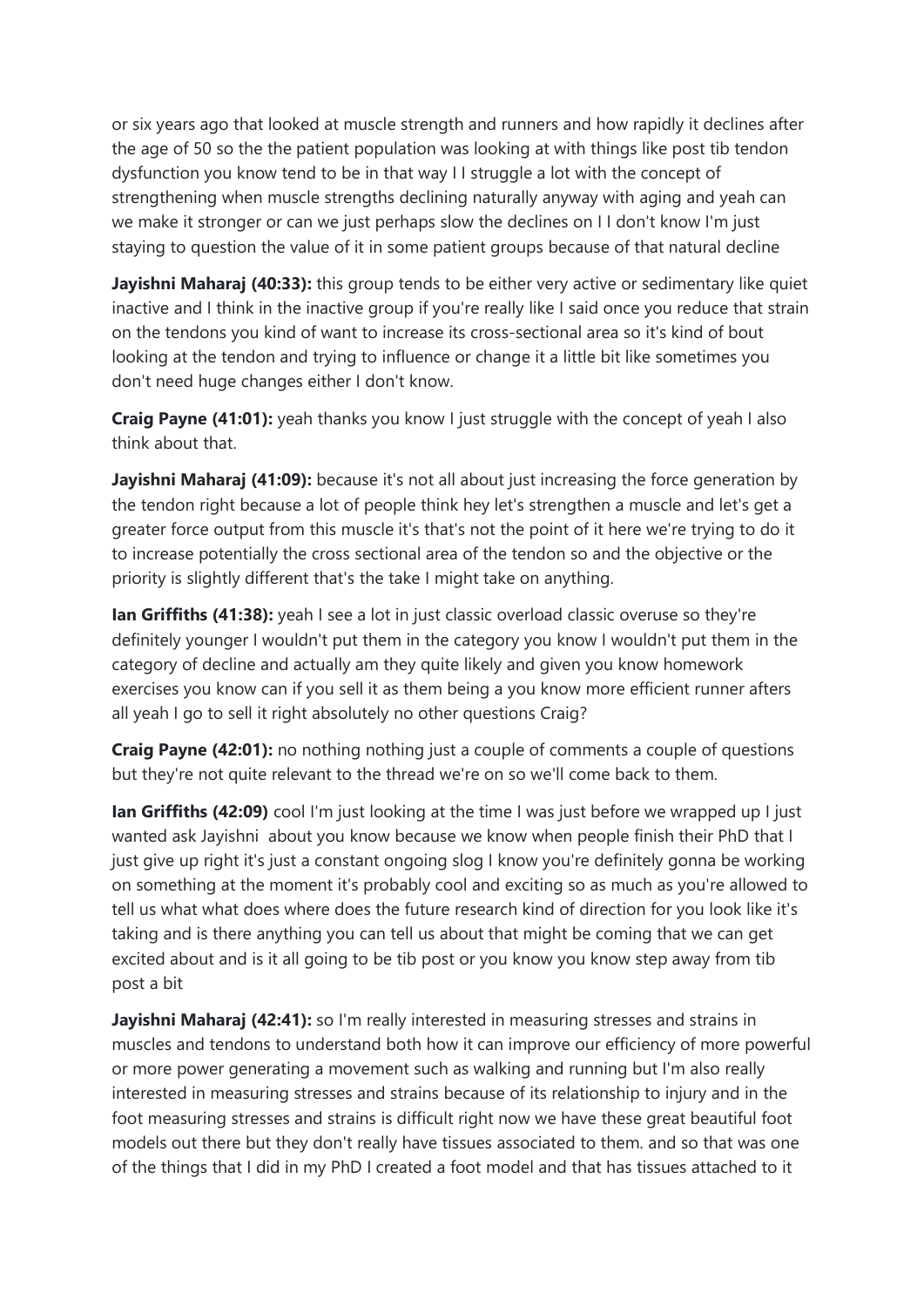so the tib post tendon was my first tissue that I added to it but it's got lots of other tissues in it and so what I'm currently doing is I'm trying to validate this foot model trying to create a method or something that people can use at least play around with for clinicians but using research to measure stresses and strains and there's many ways to validate foot models so previous groups have used bone pins and looked put bone pins in bones of the foot and got people to walk and seeing how their bones actually moved that way but one of the really cool things that I'm really excited that is we're using high-speed video radiology to measure this so this is essentially we have two x-ray systems attached to high-speed cameras and which can take pictures one 250 frames per second of all the bones in the foot as you walk and run and so using that and CT scan so we create foot model we can actually quantify how the bone the actual bone is moving during walking learning I have some videos here I'm not sure if you want to see but that's that's where my future is

Ian Griffiths (44:56): we definitely want we definitely want to see ok I see plus anyone listening to the podcast after the fact will now has to be forced to come back and watch the video as well because they'll think they'll have FOMO.

Jayishni Maharaj (45:10): good so this is you know to x-ray system and if I try to play this sorry here you can see the foot coming into motion and we basically have that during walking and running and then these little orange foot models are bone models are created from CT scans so we take CT scans and we segment each slice up and we create these bone models and then what we do is in a program called Otis grouper we align the process we align the bone model to the x-ray and we do this for all the bones in the foot and so this is called bi-planar video radiology so I'm using this technology to validate that foot model and so here's my foot model at the moment compared to the biplane and stuff and you can see it does pretty good so my model is in gray we've got the whole tibia there but the mid foot for foot calcaneus and talus and the pink bones are the bones that were measured from the x-ray images and and you can see that it does a pretty decent job actually so that's where my future kind of sits at the moment we're trying to create these tools that both clinicians can use and play around with to see how different movements can change stresses and strains in our tissue but also researchers can use to investigate Footwear foot orthoses other factors strength training on how we function and how these tissues function.

Ian Griffiths (47:07): that is very cool that is very cool my list is all crossed off criag and let's know it's pressing

**Craig Payne:** that's probably a good note to finish on look there have been a couple of comments a couple of questions but that may be of Jayishni can later on come back you know to the discussion and just post a comment on the three rather than address them now because a couple of them are actually quite big issues and a couple of a quite a bit off the topic of the theme that we're talking about so the preface is a really good time to sort of wind out so thank you so much for getting up before 6:00 a.m. your time 7:00 a.m. my time for that for those of you who have joined like we have had quite a few people watching